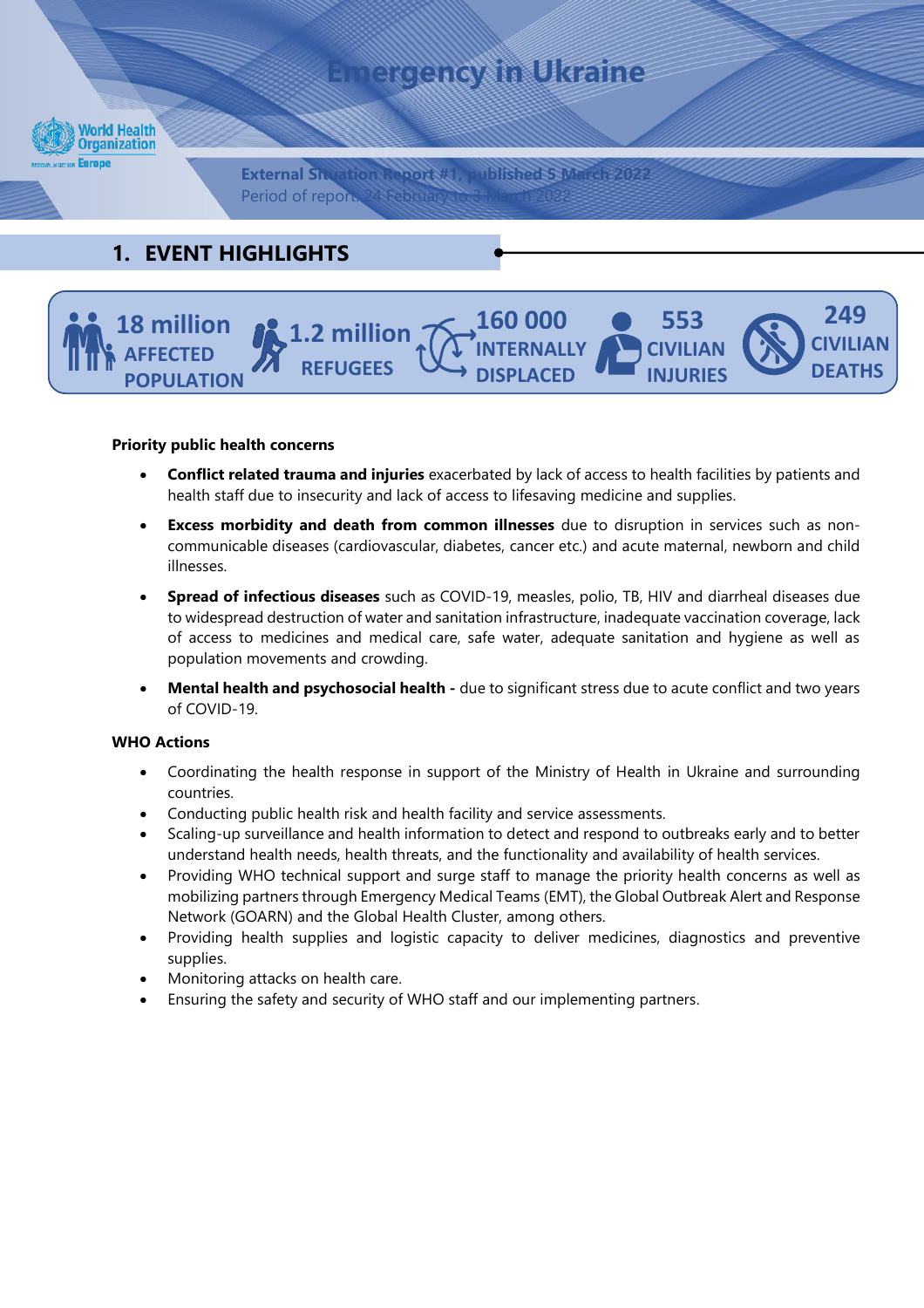# **2. SITUATION UPDATE**





On 24 February 2022, an escalation of military operations in Ukraine triggered a humanitarian emergency affecting Ukraine and surrounding countries. One week after the escalation, the overall situation continues to deteriorate across Ukraine. To date, over 18 million individuals have been affected by the conflict, over 1 million refugees have arrived in neighboring countries, with UNHCR estimating that this could rise to 4 million by July 2022.

Between 24 February and 2 March 2022, OHCHR recorded 802 civilian casualties in Ukraine, including 249 deaths. The human cost is likely much higher as access and security challenges make it difficult to verify the actual number of deaths and injuries. Reports of attacks on health are increasing. WHO has verified 5 attacks on health since 24 February.

According to the latest government data [compiled by UNHCR,](http://data2.unhcr.org/en/situations/ukraine) over one million of the refugees have now left Ukraine to surrounding countries, with the majority in Poland.

An additional 96 000 people moved to the Russian Federation from the Donetsk and Luhansk regions between 18 and 23 February.

| People affected              | 18 million |
|------------------------------|------------|
| Internally displaced persons | 160 000    |
| Refugees                     | 1 209 976  |
| Injuries among civilians     | 553        |
| Deaths among civilians       | 249        |

#### **Table 1. Key humanitarian figures as of 3 March 2022**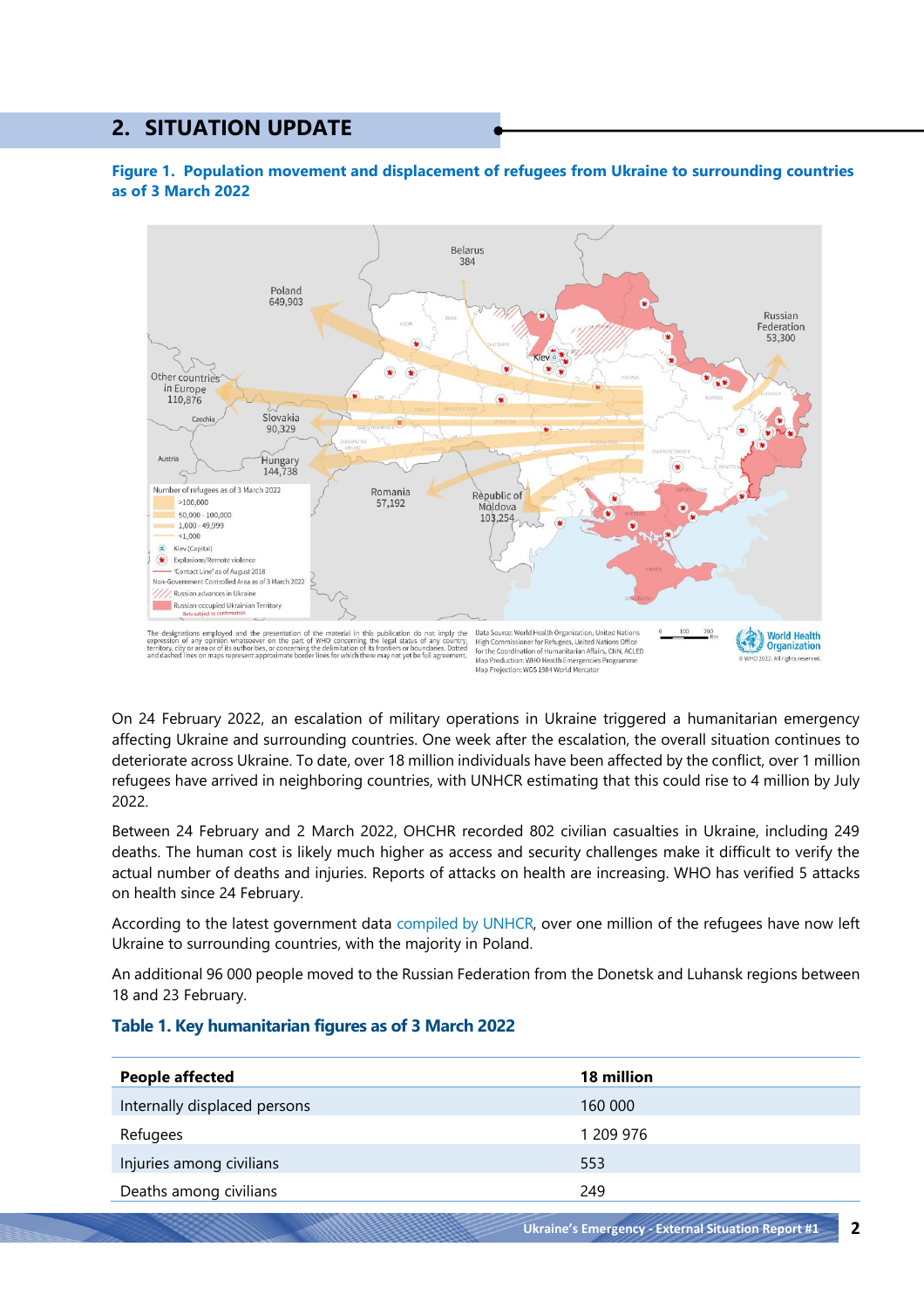## **Current Risk Assessment and priority public health concerns**

#### **1. Access to health care**

The Ministry of Health (MoH) and National Health System of Ukraine (NHSU) continue to operate, but humanitarian access across borders is still being negotiated as of 4 March 2022.

There are significant access barriers due to active hostilities, martial law (curfew), medicine (availability, access to pharmacies, cost), health care facilities (distance, damage to roads, transportation, lack of mass transport, fuel shortages, restricted movement through military checkpoints, safety concerns in facilities, lack of specialized beds and equipment, few disability accommodations, limited telemedicine, health workforce shortages). Many isolated settlements do not have pharmacies or medical centres. These barriers to access are further compounded by a health system already strained by the COVID-19 pandemic, suffering from a lack of maintenance and aging medical equipment, shortages of medicines and medical supplies, understaffing, and disruptions to management due to recent health reforms and decentralization.

Health facilities are focused on treating trauma patients; and there are already dire warnings concerning the availability of beds for both trauma and other conditions. At least three major oxygen plants in Ukraine have closed, and supplies are dangerously low, hampering treatment of a number of medical conditions, including COVID-19. As of 3 March, based on the shifting context, more than 200 health facilities have found themselves along conflict lines or in changed areas of control.

There are reports, both verified and under investigation, of health facilities being damaged or destroyed. The Ministry of Health (MoH) suspended all scheduled hospitalization and elective procedures to allow health care facilities to respond to emergency medical care. International trauma referrals are being set up in the meantime, including a Regional "Humanitarian Hub" in Poland. COVID-19 call centers are being repurposed to manage conflict-related health emergencies, including trauma care and access to health services.

There will likely be staff shortages at health facilities for security reasons and displacement of some staff, either internally or to neighbouring countries. Accessibility of health services is likely to be severely disrupted within areas of active conflict.

#### **2. Main health risks and needs**

A detailed assessment of the main health needs and threats can be found in the [Public Health Situation Analysis](https://www.humanitarianresponse.info/sites/www.humanitarianresponse.info/files/documents/files/ukraine-phsa-shortform-030322.pdf) published by the Ukraine Health Cluster on 3 March 2022. An update on a few main health priorities is provided below.

#### **2.1.Crisis related trauma and injuries**

Between 24 February and 2 March 2022, OHCHR recorded 802 civilian casualties in Ukraine, including 249 deaths. For the same period, the MoH estimated over 2000 casualties; the real toll is likely higher, with immense needs for trauma and injury support. Priority actions include provision of rapid refresher training, supplies, staffing through mobilization of medical teams

#### **2.2.Non communicable diseases (NCDs) and urgent medical care**

Non communicable diseases (NCDs) are the [leading cause](https://www.euro.who.int/__data/assets/pdf_file/0003/103827/E88202_UKRAINE.pdf) of premature death in Ukraine. Continuity of care is a major challenge for patients requiring long-term treatment, including those with long-term medication needs for the treatment of conditions such as diabetes and hypertension, as well as patients with cancer due to interruption of medical supply lines (as a risk for increased mortality due to NCD).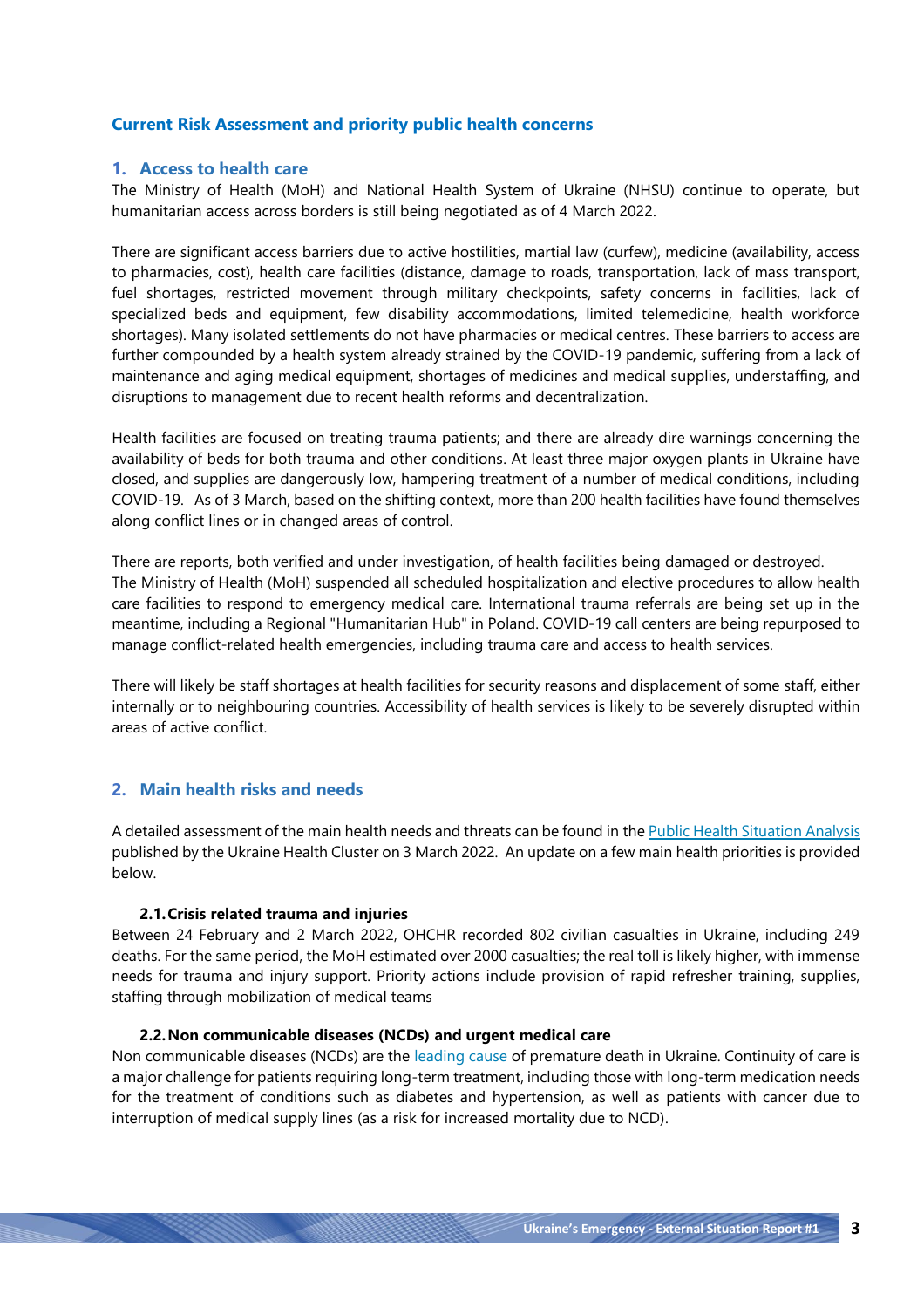Access to health care is equally needed for the care of urgent medical needs such as safe deliveries and neonatal and child health emergencies. Priority actions are to provide access to health care though fixed facilities or mobile health services and to have available key diagnostics, medicines and medical supplies.

#### **2.3.Epidemic prone and other infectious diseases**

Recent outbreaks of polio and measles threaten the health of populations with suboptimal vaccination coverage (80% and 82% respectively in 2021), and the prevalence of HIV and tuberculosis, including multidrug resistant tuberculosis, are among the highest in Europe. Urgent actions are to re-start or continue preventive measures through vaccination and continued treatment for TB and HIV and to scale up surveillance, early detection and response systems for epidemic-prone diseases.

A polio outbreak (circulating vaccine-derived poliovirus type 2) was confirmed in the country in 2021, with two paralytic cases (detected in October and December 2021), and a total of 21 individuals in two oblasts (Rivne and Zakarpattya) who had positive isolation of cVDPV2 in stool specimens. As a result, a nationwide vaccination campaign targeting all under-vaccinated children (those having only zero or one dose) aged between 6 months and 6 years that began in February 2022. This campaign has been suspended because of the conflict, increasing the risk of further spread.

Over 240 000 weekly cases and 1300 deaths were reported for COVID-19 in the week 21-27 February. While this is a 43% decrease in cases compared to the previous week, testing rates have also declined sharply since the start of the conflict, with a likely significant undetected ongoing transmission. The ongoing high incidence levels of COVID-19 poses a significant risk of severe disease and death, particularly given the low vaccination coverage in at-risk population groups. Critical shortages of oxygen further impact on the ability to treat patients with severe COVID-19, and many other conditions. Beds occupied by COVID-19 patients were repurposed for trauma injuries and critical illnesses.

#### **2.4.Mental Health and Psychosocial support**

To help cope with this emergency, the conflict-affected population is also in urgent need of mental health and psychosocial support services (MHPSS). Exacerbation of chronic mental health problems and high levels of Post-Traumatic Stress Disorder (PTSD), depression and anxiety are likely among affected population of all ages. The Health Cluster's MHPSS working group maintains **online maps** of MHPSS and prevention of gender-based violence services and a list of hotlines available in Ukraine.

# **3. Supply chains**

The supply chains for medicines, medical supplies, and common goods have been disrupted in Ukraine, creating urgent need. Many distributors are not operational, and many government and humanitarian stockpiles are inaccessible due to ongoing military operations. Lifesaving and essential medicines, such as oxygen and insulin, personal protective equipment, surgical supplies, anaesthetics, and safe blood products, are reported in short supply. WHO has been working with partners to alleviate some of these shortages.

#### **4. Population displacement**

Over 1 million refugees have been displaced to neighbouring countries, with UNHCR estimating that this could rise to 4 million by July 2022. Many conditions linked to population displacement (such as poor shelter, inadequate sanitation, overcrowding, lack of health care access) are risk factors for disease or exacerbation of existing conditions. Displaced populations (including internally displaced people (IDPs) and refugees) are at increased risk of communicable diseases (e.g., COVID-19, measles, polio) and TB and HIV primarily due to closer and more intense social mixing as well as vaccination coverage gaps, disrupted surveillance systems, lack of access to health care, poor quality shelter and WASH (water, sanitation, and hygiene) conditions, and greater exposure to the elements including the cold winter weather. The risk of noncommunicable disease (NCDs, e.g.,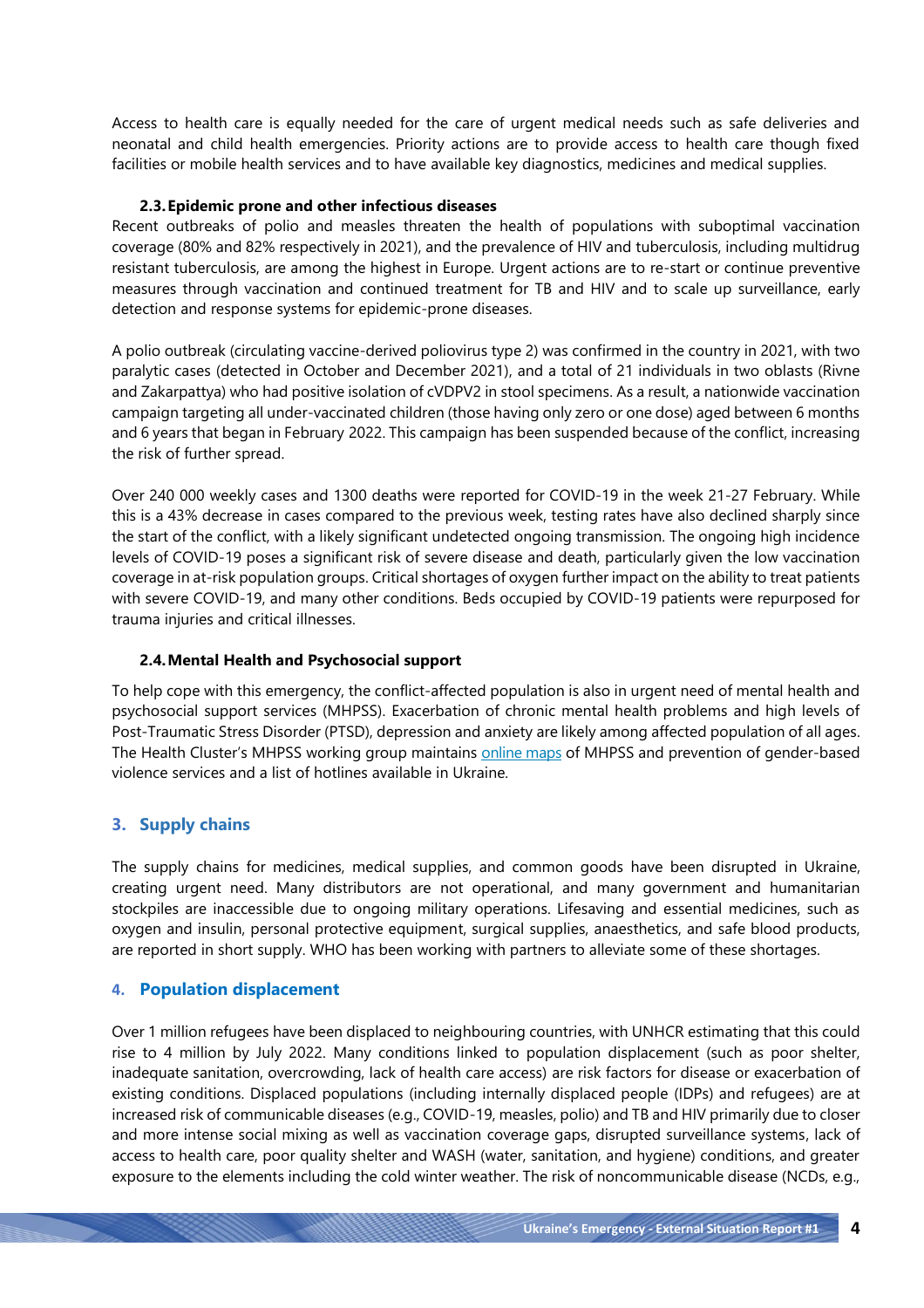hypertension, diabetes) and maternal, new-born, child health and sexual and reproductive health concerns is increased by the limited access these populations have to essential health services, particularly primary health care, and medications. NCDs are particularly prevalent in the older persons; many of whom have not been able to flee the hostilities due to reduced mobility and financial means. Providing safe shelter, adequate water, sanitation and hygiene, vaccination and prevention measures for displaced or crowded settings, health services upon entry and to access to emergency and primary health care in surrounding countries free of charge.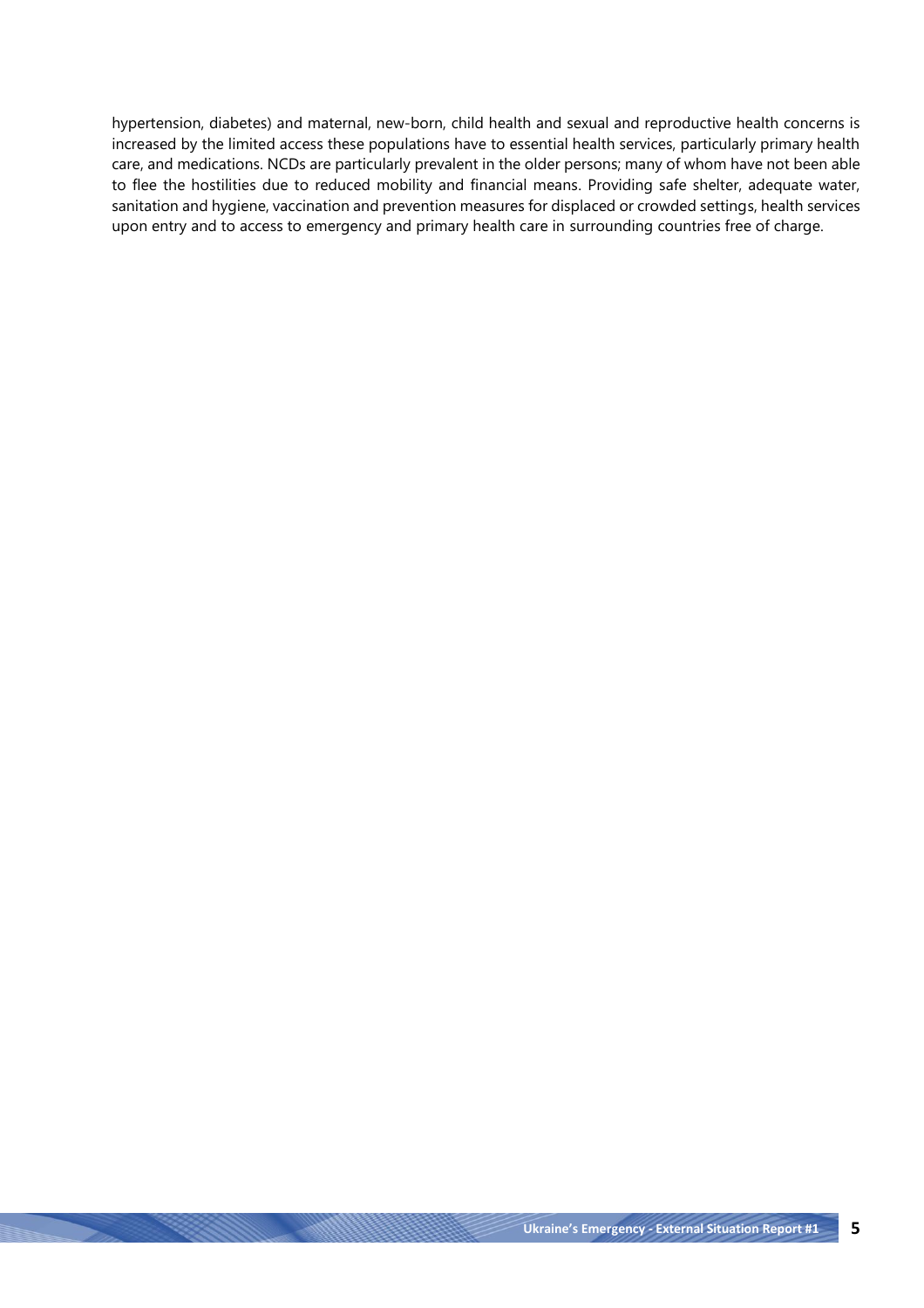# **3. WHO ACTIONS TO DATE**

## **Leadership and coordination**

- An Incident Management System was set up by WHO to coordinate the response.
- A WHO Ukraine CO support hub is being established in Poland for staff and a warehouse for supplies to support WHO operations into Ukraine.
- On 3 March the WHO/Europe Regional Director travelled to Poland on the border with Ukraine to oversee medical aid and operationalize a logistics base.
- A 24/7 security system has been established to account for all WHO staff.
- WHO is strongly committed to ensure that measures are in place to ensure Prevention of sexual exploitation, harassment and abuse (PSEHA) by integrating its work on preventing SEA within communities we serve.

## **Health Information**

- A Public Health Situation Analysis (PHSA) covering summary health needs and threats for the population of Ukraine and refugees was finalized and [posted](https://www.humanitarianresponse.info/en/operations/ukraine/document/ukraine-public-health-situation-analysis-phsa-ukraine-03032022-eng) on the Ukraine Health Cluster [page.](https://healthcluster.who.int/countries-and-regions/ukraine)
- Ongoing event-based surveillance (EBS) activities for the various potential hazards are ongoing, including through Epidemic Intelligence from Open Sources (EIOS).
- In Ukraine, a basic health facility survey for conflict-related health information is to be piloted in a number of facilities in the coming days. It will collect basic indicators on the availability and functionality of health services, and a few basic health indicators.
- Further mapping of health facilities and other key information is ongoing.

# **Health Operations**

- WHO continues to support the MoH and partners in Ukraine through remote access supporting services for trauma care and emergency medical care. Other programs for vaccine preventable diseases, COVID-19 and routine medical care have all been suspended.
- WHO is in contact with the MoH in Ukraine about needs and requirements for trauma care, and is preparing for surge in Emergency Medical Teams (EMT) and trauma management support.
- WHO has deployed staff to Moldova, Romania and Poland to scale up response capacities of its country offices, including operations, engagement with partners and support to the government for the health response.
- WHO, UNHCR, UNICEF and ECDC held the first technical and strategic working group to coordinate efforts towards disease control and health interventions for refugees, including for vaccine preventable diseases and TB among others.
- WHO has shared [IASC guidance on mental health and psychosocial support \(MHPSS\)](https://interagencystandingcommittee.org/iasc-reference-group-mental-health-and-psychosocial-support-emergency-settings/mental-health-and-psychosocial-support-humanitarian-response-ukraine-and-neighbouring-countries) in the Ukrainian language and has deployed staff to the field to support governments and partners.
- Technical guidance materials on health care of refugees were shared in surrounding countries to address key health issues: health system and service assessments, MHPSS, vaccine preventable diseases, maternal, newborn and child health, NCDs, HIV and TB.
- WHO is working closely with health partners to monitor attacks on health workers and with the United Nations Human Rights office to monitor civilian casualties.

# **Supplies and Logistics**

- WHO has mobilized logistics experts to Poland to set up an operational hub and help secure land corridors to facilitate rapid movement of supplies to affected populations.
- On 4 March, WHO shipped its first batch of health supplies to Poland which have now arrived in Ukraine by land. The 36 tonnes-pallets include trauma and emergency health supplies to meet the needs of 1,000 patients requiring surgical care; and other health supplies to meet the needs of a population of 150,000. A second shipment is on its way.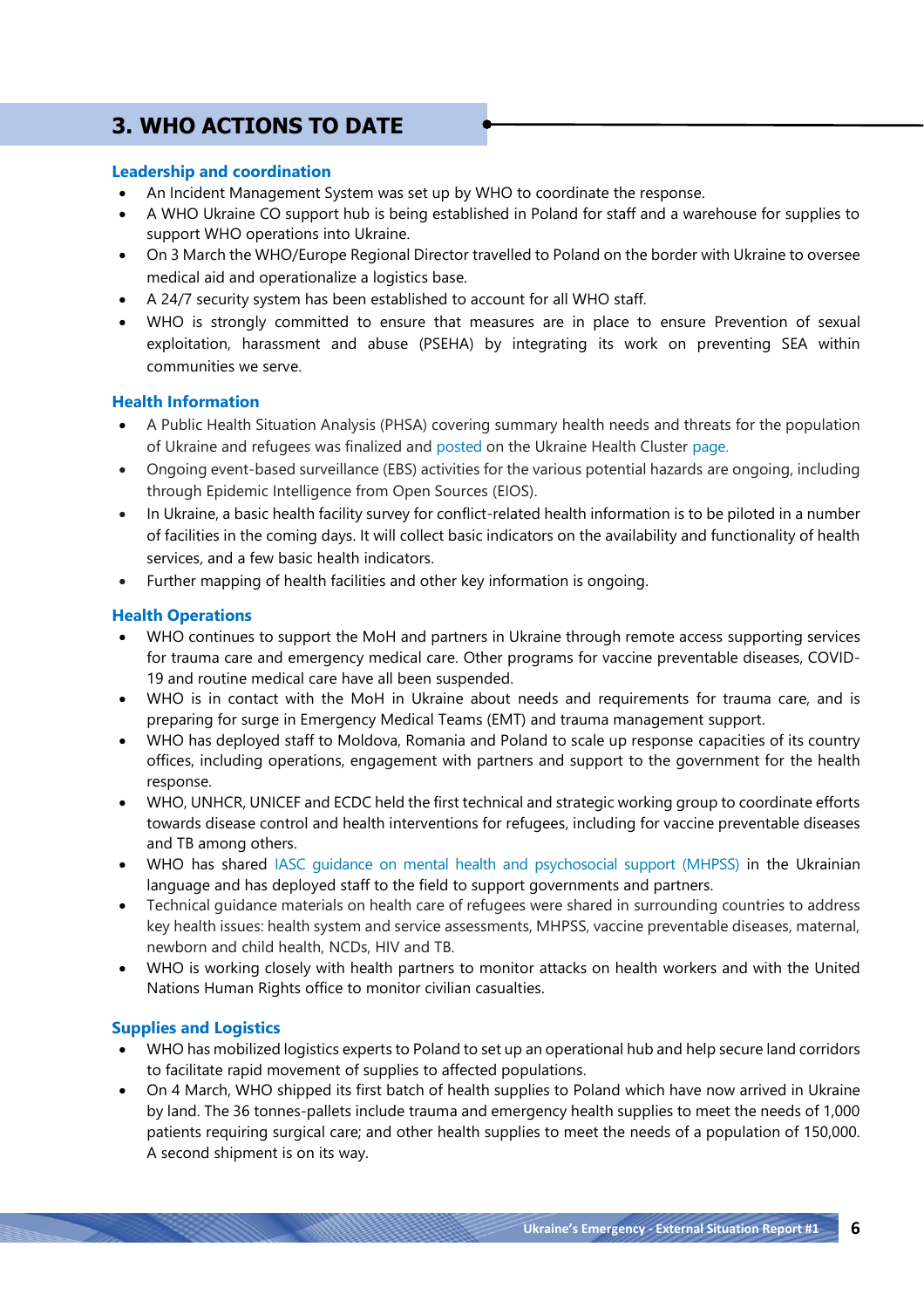- A distribution plan has been developed with the MOH for the supplies arriving through Poland but also for the supplies that were previously pre-positioned in Kyiv. This will increase supply to health facilities over the next 48-72 hrs.
- 500 oxygen concentrators are being shipped by air to Poland and are expected to arrive shortly.
- As part of WHO's humanitarian operation, 600 tetanus antitoxin doses have reached Lviv in Ukraine, and will be followed by additional deliveries in the coming weeks.

# **Operational Partnerships**

- WHO continues to coordinate the Health Cluster in Ukraine. Please see [Health Cluster webpage](https://www.humanitarianresponse.info/en/operations/ukraine/health) for activities, maps and resources.
- The first meeting of the Global Health Cluster partners was held on 28 February. Partner response intentions have been mapped - 28 agencies for Ukraine; 30 agencies for neighboring countries.
- GOARN request for assistance (RFA) has been issued and offers of support have been received for several technical areas.
- A GOARN partners' meeting was held on 3 March 2022 focused on information sharing among partners involved in the response.
- An [expression of interest for Emergency Medical Teams \(EMT\)](https://mailchi.mp/cc6a8bb453e6/ebola-drc-emt-request-for-assistanceebola-rdc-demande-dassistanceemt-6041274?e=35f6d14eda) was sent out on 26 February 2022; as of 3 March, 25 International EMTs and over 50 individual experts have responded to the global call. 20 teams have sent assessment teams in neighboring countries (Poland, Slovakia, Romania, Moldova).
- An EMT Coordination Cell is being established for Ukraine, and EMT Coordination support is being assessed in neighboring countries.

#### **Risk communication and community engagement**

- Risk communications messages and materials for key health information needs
	- o Key messages and social media products released in multiple languages on: mental health support, prevention of sexual exploitation, abuse and harassment; breast feeding; care in cold weather.
- Coordination of multi-partner input into digital social listening for health information needs, mis/disinformation and situation perception using preferred social media used by affected populations.
- Community engagement and mapping of community based and civil society organizations for risk communication and community engagement and other services.
- Initial considerations for social and behavioral insights study with affected populations.

#### **Resource mobilization**

- WHO has allocated US\$5.2 million from its Contingency Fund for Emergencies so far.
- [WHO Emergency Appeal](https://www.who.int/publications/m/item/emergency-appeal---ukraine-and-neighbouring-countries) was release on 2 March in line with OCHA's Humanitarian Response Plan (HRP) and UNHCR Rapid Refugee Response Plan (RRRP)
	- o US\$ 45 million for the Ukraine HRP (3 months)
	- o US\$ 12.5 million for the RRRP (6 months)
- A Central Emergency Response Fund (CERF) grant was signed on 4 March for US\$3 million.

# **Neighboring Countries**

- In all affected countries WHO and UNHCR are working with governments and partners to assess the needs of incoming refugees at the border on entry, and the capacity and access of health systems and services to accommodate large numbers of refugees.
- WHO is coordinating all activities together with the government and other partners within the United Nations Country Team, including UNHCR, UNICEF, IOM, the Red Cross, as well as NGOs, and other key local partners.
- Technical guidance on key health issues and communicable diseases specific for refugee settings have been shared with relevant authorities and partners.